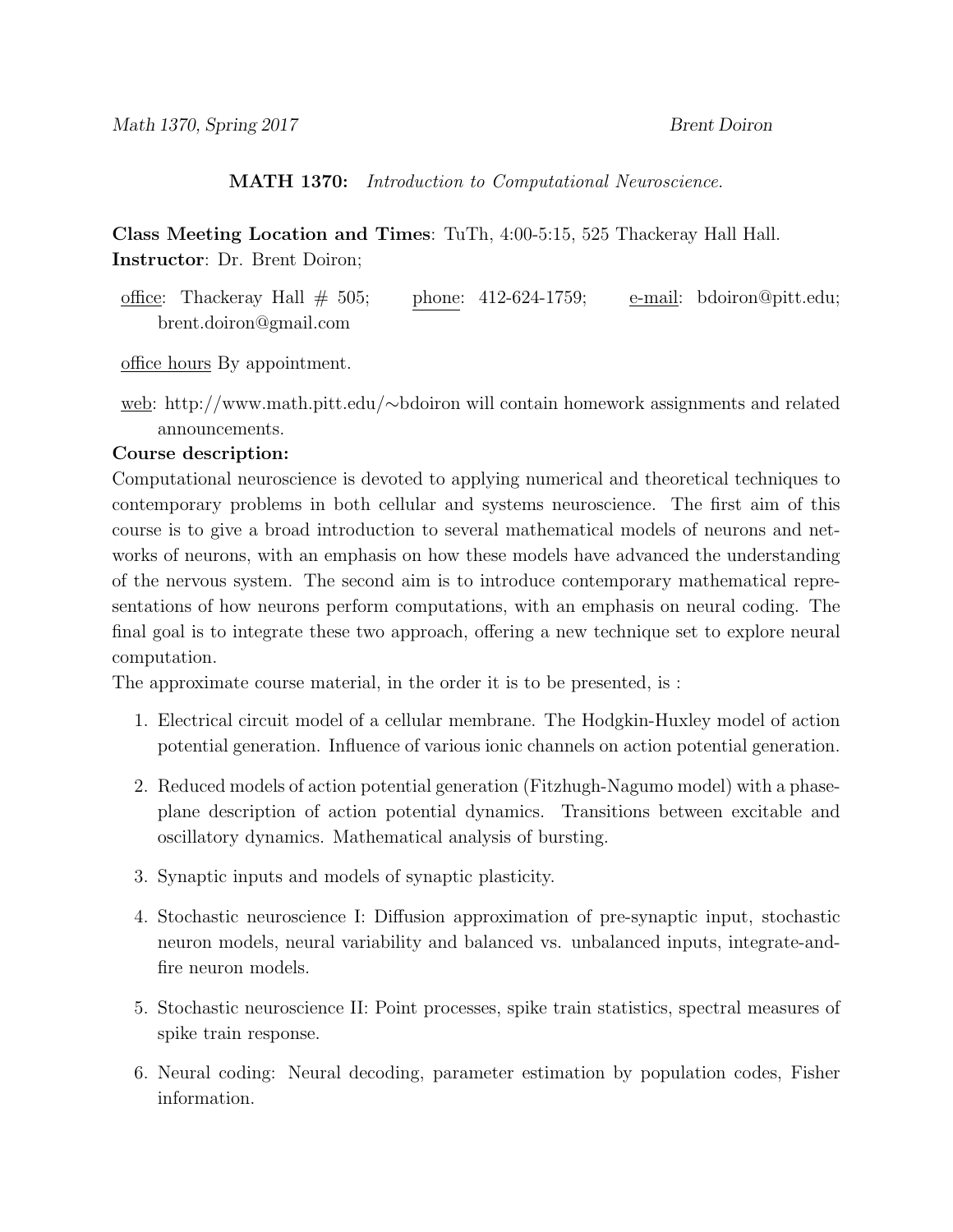- 7. Mean field models and population activity. Wilson-Cown firing rate models.
- 8. Balanced cortical networks and internally generated neural variability.
- 9. Competition models, Attractor networks, and the Hopfield model.
- 10. Neural models of working memory and decision making.

## Official course text:

I will be posting relevant articles on my webpage to supplement the text, these will be mentioned in classes as they are posted. Other recommended (but not required) source material can be found in these texts:

Mathematics for Neuroscientists. Fabrizio Gabbiani and Steven Cox, Academic Press, 2010

Theoretical Neuroscience. Peter Dayan and Larry Abbott, MIT Press, 2001

Dynamical Systems in Neuroscience Eugene Izhikevich, MIT Press, 2006.

Biophysics of Computation Christof Koch, Oxford University Press, 1999.

Spikes: Exploring the Neural Code Fred Rieke, David Warland, Rob de Ruyter van Stevenick, William Bialek, MIT Press, 1997.

Stochastic Processes in the Neurosciences Henry Tuckwell, SIAM Press, 1988.

Spiking Neuron Models Wulfram Gerstner and Werner Kistler, Cambridge University Press, 2002.

Mathematical Physiology Mathematical Physiology, Springer-Verlag, 1998.

## Grading:

- Assignments: The course will have 5-6 assignments. Each assignment will involve a significant MATLAB component and further analysis to be done by the student. The assignment grade will compose 60% of the course grade.
- Course Project: The students will complete a research project, where the methodology introduced in class will be applied to a neuroscience-motivated problem of interest. In large part the project may be to replicate, and possibly expand in some small direction, results from a preexisting modeling study already published. Students will submit a single paragraph proposal with a beginning reference list by the mid-term point. The